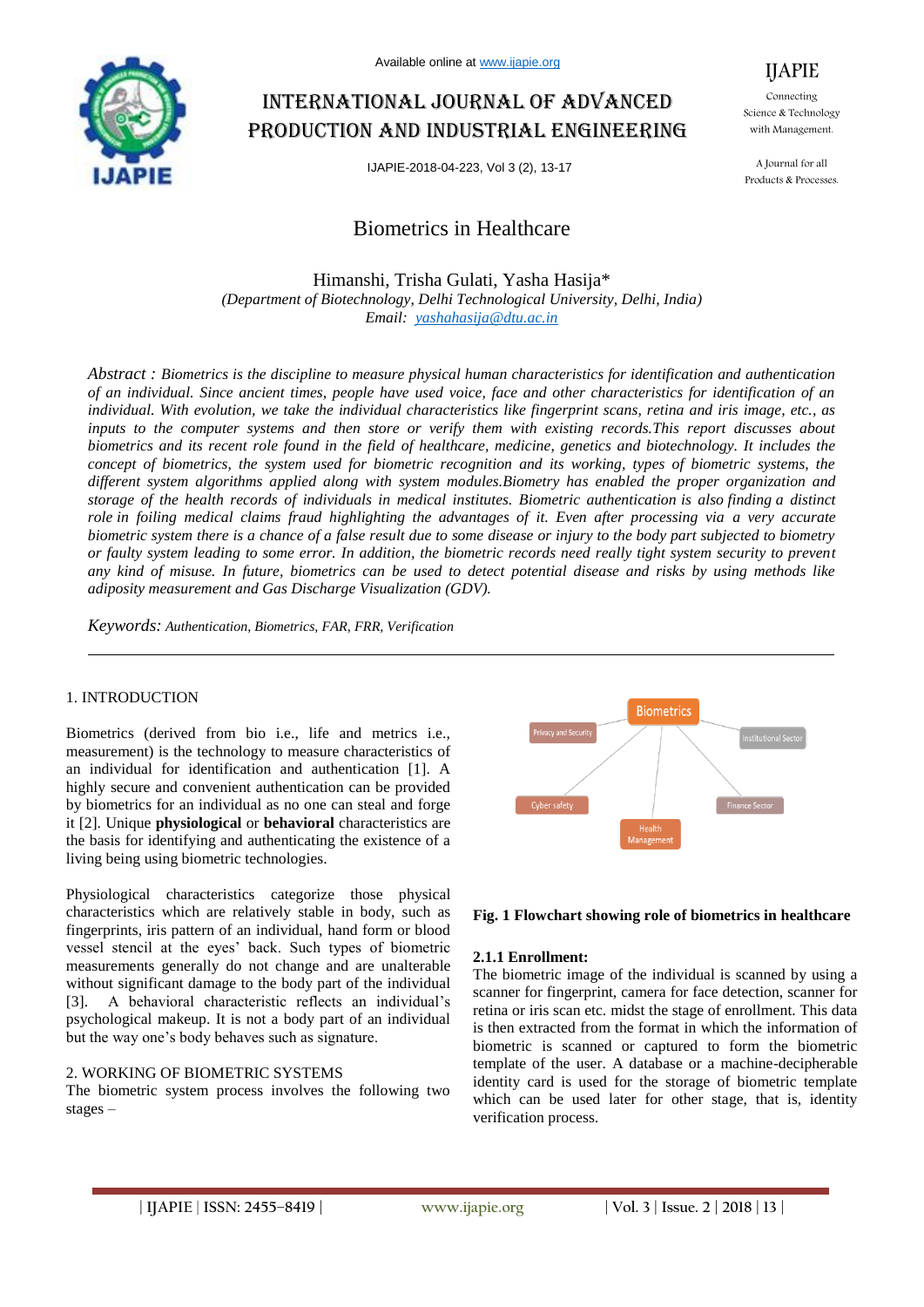#### **2.1.2 Verification:**

Following figure depicts the identity verification process. The biometric characteristic is reiteratively taken as an input to the system. The unique data is culled from the input biometric format to form the new biometric template of the user. A comparison between the new template, which is received "live" and the template which is already maintained in database is performed. As an observation, calculation of a numeric matching score built on the proportion of match between the live and stored templates is performed. A threshold value is determined by the system designers for this identity verification score according to the safety concerns at the moment.



Fig. 2 Working of a Biometric System

I**dentification** process is used to confirm that the biometric data of an individual does not exist in the database with another identity and is not on a list of individuals who are forbidden by law. Identification requires a secured database that contains all the users and their respective biometrics data. The biometrics of the person being enrolled would be tested against the maintained biometrics of all the individuals. Generally, the process of identification is used only once for an individual, that is, at the instant of enrollment to ensure that his/her biometrics are not already existing in the database.

The credentials presented by an individual are confirmed whether they belong to him/her or not by using the process of **authentication** (also known as one-to-one comparison process because the biometric data received from an individual are cross-checked with the stored data of his/her account only). The system that takes the biometric input of the user must have ingress only to his/her enrolled biometric template, with the storage being local or central [4].

A multimodal system can be a combination of any types of biometrics. For example, Indian Aadhar system is a multimodal biometric system which uses fingerprints, irises scan and face recognition. It is estimated that approximately 5% of the world population do not have readable fingerprints due to some serious damage or mutation such as adermatoglyphia. The multimodal biometrics utilizes the proficiency of each single biometric and overcomes such limitations of single biometric systems.

### **2.2 Biometric Accuracy**

Biometric accuracy aids the biometric system in separating the genuine matches from imposters. A matching score which helps to decide confirmation or denial of the user's identity is generated when the newly enrolled biometric template is subjected to comparison with a stored biometric template. Designers of the biometric system assign this numeric score to decide the suitable level of accuracy for the system. This biometric system accuracy is measured by the probabilities - False Rejection Rate (FRR) and False Acceptance Rate (FAR).

*•* The statistical probability that the biometric system will reject the genuine adduced identity of an enrolled person or will not detect an enrolled person is termed as **False Rejection Rate** (FRR).

• The statistical probability of acceptance of false biometric data or verification of incorrect biometrics is termed as **False Acceptance Rate** (FAR).

Both False Rejection and False Acceptance are hazardous to biometric security.

• When the decision threshold matching score is adjusted so that the false-acceptance rate becomes equal to the falserejection rate, the case is termed as **Equal-Error Rate.**

A false accept happens when an unmatched or mismatched pair of biometrics is regarded as a match. On the other hand, a false reject happens if a couple biometric, which has a match score over threshold, is not accepted by the system. The rate of errors depends on the threshold decided by the system designer as shown in the plot. Generally, the intersection of the area of two errors is displayed by plotting False Acceptance Rate against False Rejection Rate keeping the threshold as the independent variable. The plot depicted in the figure is known as the ROC (Receiver Operating Characteristic) curve. The two errors are contingent on each other because when the rate of one error is reduced with the shift of threshold axis towards it, the rate of other error is increases automatically as the threshold axis moves away from it. Vice versa also holds true for this statement. By choosing a particular point of operation for the system (i.e., a detection threshold), the relative false acceptance and false rejection rates can be determined in a biometric authentication process. It is not possible to have very low (negligible) value of error rates for both the errors (FAR and FRR) at the concomitant instant of time. The FAR error can be reduced to almost zero by setting a high threshold for the system, and similarly the FRR rate can be approximated to zero by setting the threshold at a quite low value. The decision for an appropriate functioning point for the threshold is made according to the requisites of the application of the system, and the FAR versus FRR error rates at that functioning point may vary. Generally, the threshold point is set at equal error rate (EER) functioning point (where FAR=FRR). But, for high security purposes, biometric systems function at a very low FAR (so as to decrease the risk of false acceptance) [5].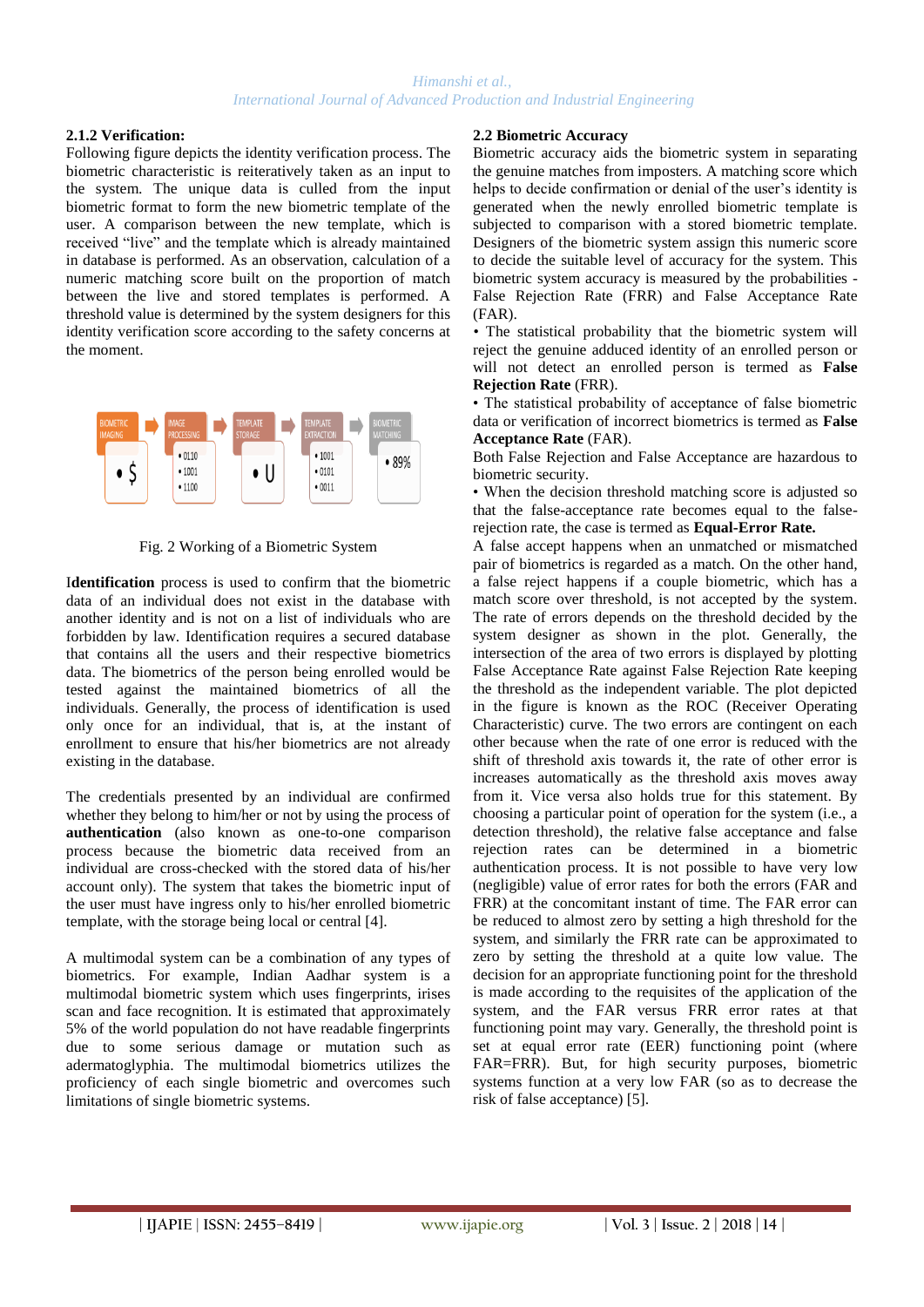

Fig. 2 Error trade-off in a biometric system

#### **2.3 Types**

There are many options available for biometric analysis and the respective methods employed to take them as inputs by the biometric system. This includes: DNA Matching, Ear**,** Iris Recognition, Retina Recognition, Face Recognition, Fingerprint Recognition, Vein Recognition, and etc.

Several function-specific factors, such as, the environment in which the process of verification takes place, the profile of user, the requisites for testament accuracy and throughput, the total system expenditure (space and time of program), and ethical issues determine the choice of biometric system [4]. Some of the frequently used biometrics are explained here.

#### **2.3.1 Fingerprint Recognition**

For authentication process, the first step is to acquire a fingerprint impression by using a scanner. There are many scanning technologies available for this task like optical, thermal or pressure sensitive scanner. The digital input of the fingerprint impression taken by an archetype fingerprint scanner is at 500 dots per inch (dpi) with 256 gray levels per pixel [5]. There are several unique features in the digitalized image of the fingerprint known as *minutiae*. These minutiae are the patterns obtained due to ridge bifurcations and ridge endings. The three basic fingerprint patterns are Loops, Arches and Whorls [6]. A loop can be classified as a left loop or a right loop depending on which side it is tilted. An arch can also be classified into a subcategory of trenched arch if it is very steep. Every fingerprint falls into one of these patterns. Within these patterns, we find some specific turning and twisting points known as minutia points. These minutiae points are of about thirty types. These minutiae points make the fingerprints unique because no two people have the minutiae of same types, in the same number and at the same position on their fingertips.

After taking the fingerprint scan, minutiae are located in the fingerprint image employing an automated feature extraction algorithm. The two attributes of each feature are its location *(x,y)* and the direction of ridge at that location *(θ)*. But, because of disturbances in sensor and more volatility in the course of fingerprint imaging, some minutiae may be missed during the feature extraction stage and spurious minutiae may be generated. Sometimes, the elasticity of human skin can cause distortions in the impressions of similarity between minutiae. During the final stage, the matcher subsystem analyses degree of analogy between the two sets of minutiae after bringing down the two images to comparable angle of rotation, translation, and scale. This similarity expressed in terms of match score and based on this score, it is decided that the two fingerprints match or not. Generally, the sum total of the number of the minutiae that are in conformity is taken as score.

## **2.3.2 Iris Recognition**

Iris is the dark pupil area of the human eye which is pigmented or constitutes of colored circles, rings. It is the visible (via regular and/or infrared light) appearance of the iris on which Iris recognition is based. A primary visible characteristic of iris is a tissue that elicits an appearance of radial lines separating the iris called the trabecular meshwork. This meshwork tissue is completely formed by the 8th month of gestation. Rings, furrows, freckles, and the corona are some other visible features of iris. The technology used for iris recognition transforms such discernible characteristics into a 512-byte template which can be maintained in database. This information density is such that each iris can be said to have 266 unique points of identification while other biometric technologies have 13-60. First of all, the eye (to be scanned) is located within the range of 3 feet from a high-definition camera. After the camera locates the eye, the system algorithm oscillates between the ends of the iris to find the location of its outer edge. Such horizontal approach is employed to avoid the obstruction caused by the eyelids and lashes. We can also locate the inner edge of the iris using this approach [7].

Both visible and infrared light are used by monochrome camera. The latter one lies in the range of 700-900 nm (lower range of IR). After locating the iris, 2-D Gabor wavelets is used by the algorithm to sieve and map the sectors of the iris into numerous vectors (called phasors). These varied length and amplitude wavelets impute values extracted from the orientation/pattern and spatial arrangement of select are onward with the location of these areas. The orientation and position are utilized to establish the Iris Code (template). A top portion, as well as 45 degree of the bottom, is not used for iris recognition to account for the hindrances like eyelids and camera-light reflections.

Iris recognition can account for its ability to determine fraudulent samples in several ways: the detection of changes in pupil; detection of contact lenses over the cornea; light reflected from the cornea and infrared rays being used to establish the status of the scanned eye tissue.

#### **2.3.3 Face Recognition**

One of the latest biometric technologies is face recognition. These systems recognize people's faces with the help of specialized recognition software coupled with video camera. Facial scan technology recognizes faces of peoples by various methods. Emphasizing less alterable sections of the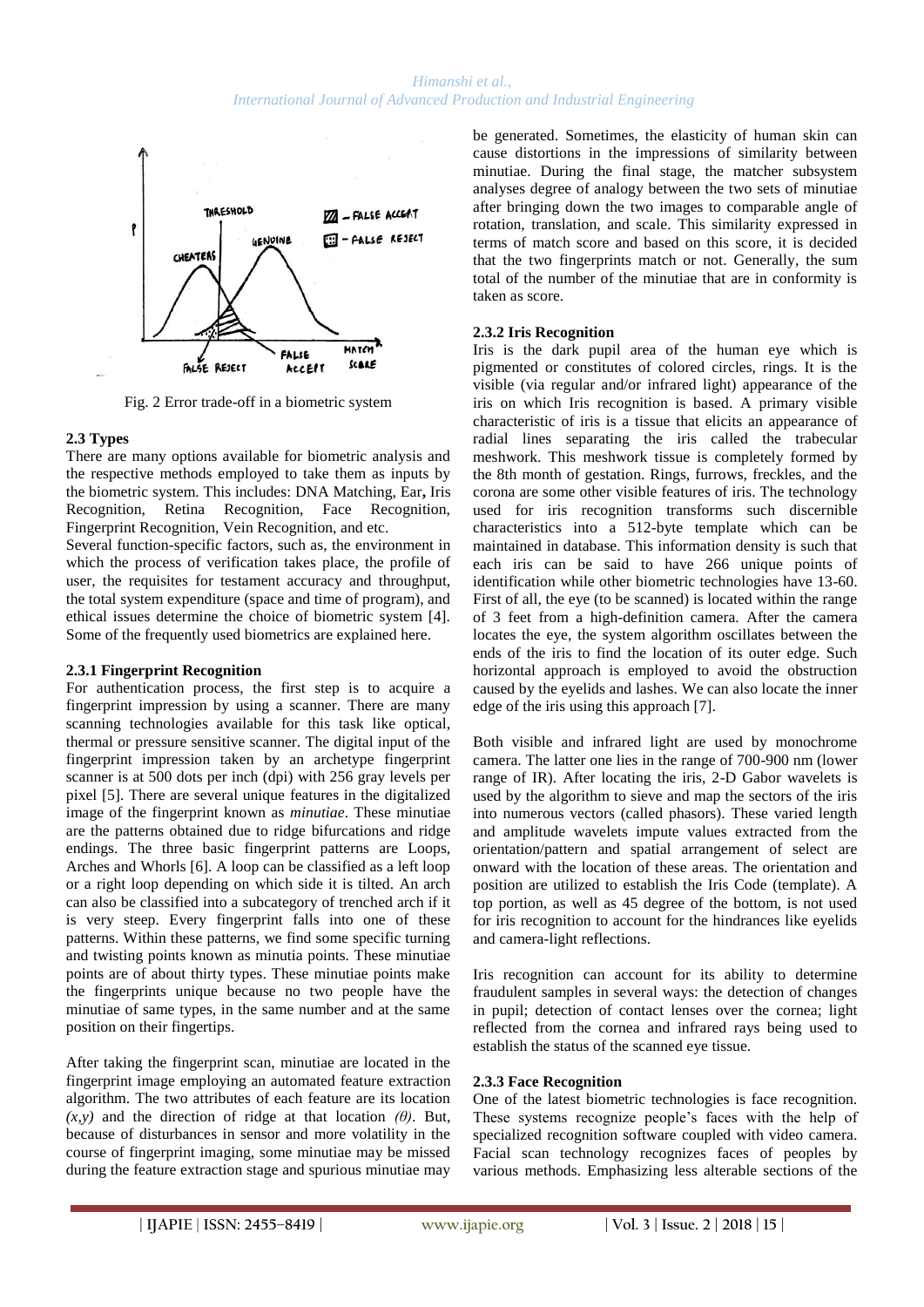#### *Himanshi et al., International Journal of Advanced Production and Industrial Engineering*

face, comprising the upper outlines of the eye sockets (bone cavity and muscles containing the eye), the areas which surround one's cheekbones and the sides of the mouth are some common aspects of all face recognition methods. Sample capture, template analogy, feature derivation and matching are the gradations of facial scan process. One to one verification process involves clicking several photos of one's face with each sample having a 20-30 second enrollment process. Each picture in the series is taken with slight difference in angles and facial expressions, so that more precise searches can be allowed. After enrollment a template is created by extraction of distinctive features. The templates require much smaller than the image for storage.

In the process of authentication, a user takes an identity like a user name or a PIN, gets his/her face recognized by the camera for a few seconds, and the claim is either detected or declined. The decision is made by comparing the live template with the stored template or templates on file. The threshold is pliant for different people, systems, time etc. Facial scan technology is also used in forensics and hospitals. Large databases are used to store biometric templates obtained from stationary photographs of known criminals.

#### **2.4 System Algorithm**

Following are the modes of operation for a biometric system contingent on application context:

- Midst the verification mode, the system confirms identity of a person by keeping the live biometric data in juxtaposition with its already stored biometric template(s) maintained in the database of the system. In this mode of system, an identity is claimed by an individual who wishes to be recognized, generally via a PIN (Personal Identification Number), smart card, a username etc. [8]. For this, a one-to-one comparison is conducted by the system to determine whether the claim made by that person is true or not. When we want to avert many people from employing the same identity, verification is used.
- Midst the identification mode, the system searches the templates of all the enrolled users in the database to look for a match in order to recognize an individual. Therefore, a one-to-many comparison is conducted by the system to form identity of an individual (or becomes redundant if the biometric is not stored in the system database) without the need of claiming an identity. Identification mode of biometrics is the only way for negative recognition i.e., the system establishes whether the individual is who he/she disapproves to be.

The term **recognition** can be employed for both verification and identification.

The verification problem can be explained as follows:

Let us consider PQ is an input feature vector (obtained in digitized form from the biometric data) and I is a claimed identity. Now it is to be determined if (I, PQ) is a part of class C1 or C2, where C1 represents the case of true claim (a genuine user) andC2 represents the case of false claim (an impostor). Now the next step is to match PQ against PI to determine its category. PI is the biometric template akin to user I. Thus:

 $(I, PQ) \in (C1)$ , if F  $(PQ, PI) \ge t$ 

 $\in$  (C2), otherwise (1)

Where F is the function defined such that it weighs the match between feature vectors PQ and PI, and the variable threshold is t. The result for the matching function F (PQ, PI), also known as matching score, is the representation of ratio of similarity betwixt the biometric measurements of the live user and the identity which is obtained from the stored database. Therefore, depending upon the variables PQ, I, PI and t, and the function F; every identity which is claimed can be classified into either of the cases C1 or C2. For an individual, biometric measurements taken at different instant of time are almost never identical because of different physical conditions in which it measured. This is why the threshold t is introduced. The problem of identification may be explained as follows:

There is an input feature in the form of vector PQ;

The identity  $I_k$  is determined, where  $k \in \{1, 2, \ldots N, N+1\}$ Here  $I_1, I_2, \ldots, I_N$  are the identities which have already been stored in the system and  $I_N+1$  represent the case which is to be rejected where no appropriate identity can be established for the user.

Hence,

 $PQ = I_k$ , if max  $\{(PQ, PI_k)\} \geq t$ ,  $k = 1, 2, 3, \dots, N$ ,

 $=I_N+1$ , otherwise, (2)

Where  $PI_k$  is the biometric template related to identity  $I_k$ , and t is the threshold defined for the system [9].

Following are the four main modules comprising the design of a biometric system:

**1. Sensor module**: This module grabs an individual's biometric data by sensing via optical, thermal, vibration or other physical method. For example, the ridge &valley pattern of an individual's finger scanned by a Fingerprint sensor.

**2. Feature extraction module**: Processing of biometric data takes place in this system module to extract unique biometric features and converting it into digitalized form. For example, the positioning and orientation of minutiae points in an image of fingerprint is a task that takes place in this module.

**3. Matcher module**: In this module the biometric features are analyzed with the templates of the database to create matching scores during recognition. For example, matching score is generated by comparing the new data and the stored template images in the matching module of a Fingerprintbased biometric system.

**4. System database module:** This module is used to cache the templates of the already enrolled users. Individuals are enrolled into the database of biometric system by the enrollment module. The biometric feature of a person is examined and then converted to a digital representation (feature values) during enrollment phase.

#### **3. CONCLUSION**

Biometry has enabled the proper organization and storage of the electronic health records of individuals in medical